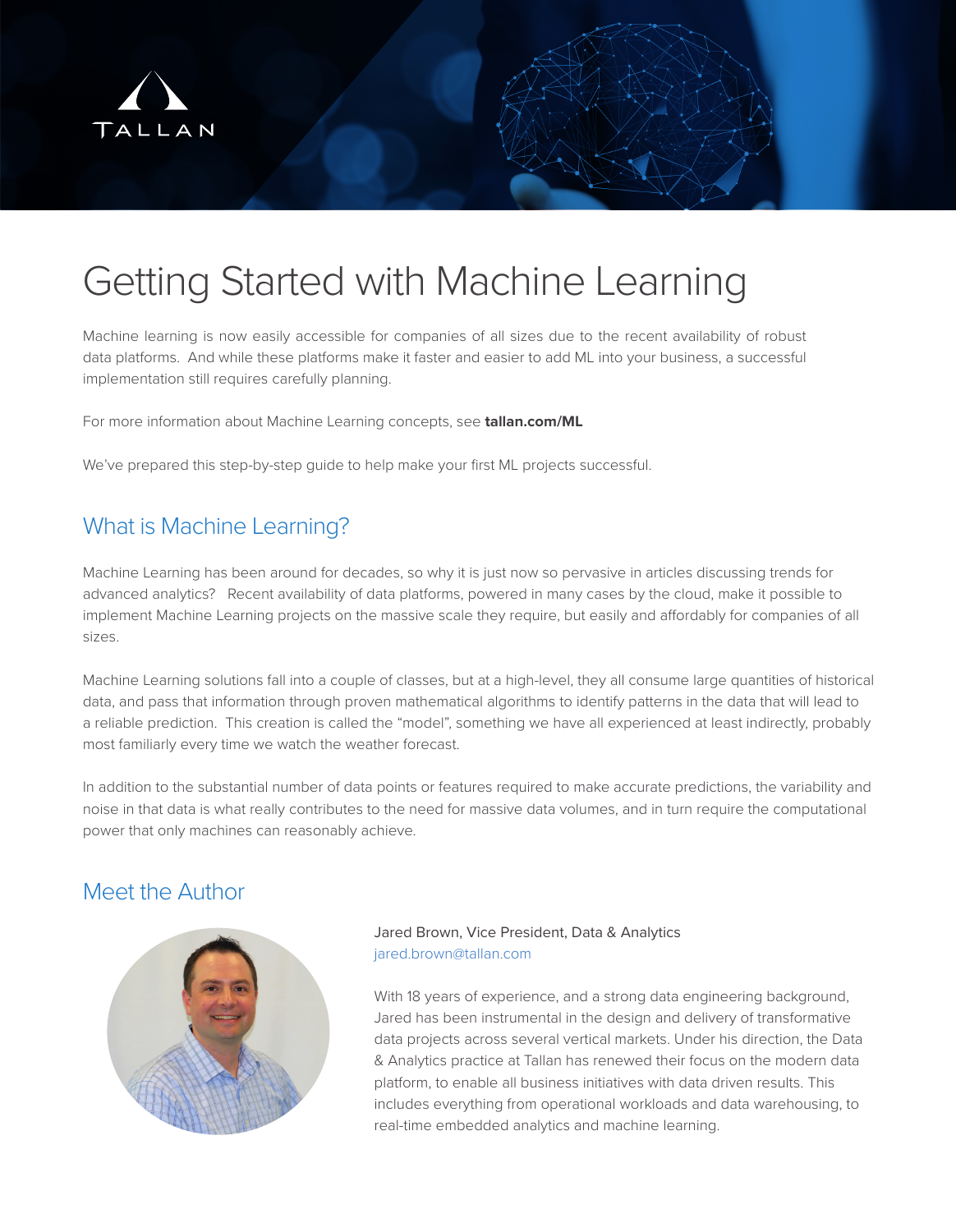

# Step 1: Envisioning - Identify Opportunities

It can be tempting to jump right into Machine Learning just for the sake of using the technology. But to appreciate the power and value of ML, it is important to find the right opportunity. You may have a good option in mind already, but if you are unsure, here are some questions to start identifying areas where ML can benefit your business:

#### Where can you get value from classifying and predicting behaviors?

ML Classification models can help you categorize your data, which in turn can help predict outcomes. For instance, you could classify customers as likely to leave or likely to stay. With this information, you can change how you interact with these customers, and thereby influence their outcome. Other examples of classification are:

- Customer will (or won't) purchase
- Customer will (or won't) return goods
- Customer will (or won't) use a coupon
- Device will (or won't) fail
- Patient is (or isn't) likely to need readmission



*Tallan Recommends: Two-Class Decision Trees are a great introduction to classifier methods. They use an intuitive workflow-like model, so you're not stuck trying to optimize a black box.*

#### What figures that you directly control influence your business?

ML Regression algorithms can be used to predict the optimal values to use when making decisions that have complex impacts on your business system. A common application is to choose the optimal price point for a product. A more advanced version of this can vary the price point based on multiple factors, such as time of day, demographics, and lead source. Other uses for regression models include:

- Staffing levels
- On-hand inventory levels
- Coupon amounts
- Maintenance schedule

*Tallan Recommends: Linear Regression is a great starting point for regression methods. Since you can also create these in Excel, you can easily validate your data before moving into more complex predictions.*

#### Do you have outliers in your data?

ML Anomaly Detection models are excellent for identifying irregularities in your data. The most well-known application of this is fraud detection, where financial institutions can identify irregular behavior seemingly instantaneously. Other uses for anomaly detection include:

- Human error
- Manufacturing batch defects
- Changes in customer behavior patterns
- Device tampering

*Tallan Recommends: PCA-Based Anomaly Detection is a great catch-all anomaly detection method. It works by picking out the natural variance in your data, and highlighting anything outside normal.*



| $\overline{\bullet}$<br>ņ |  |
|---------------------------|--|
|                           |  |
|                           |  |
|                           |  |
|                           |  |
|                           |  |
|                           |  |
|                           |  |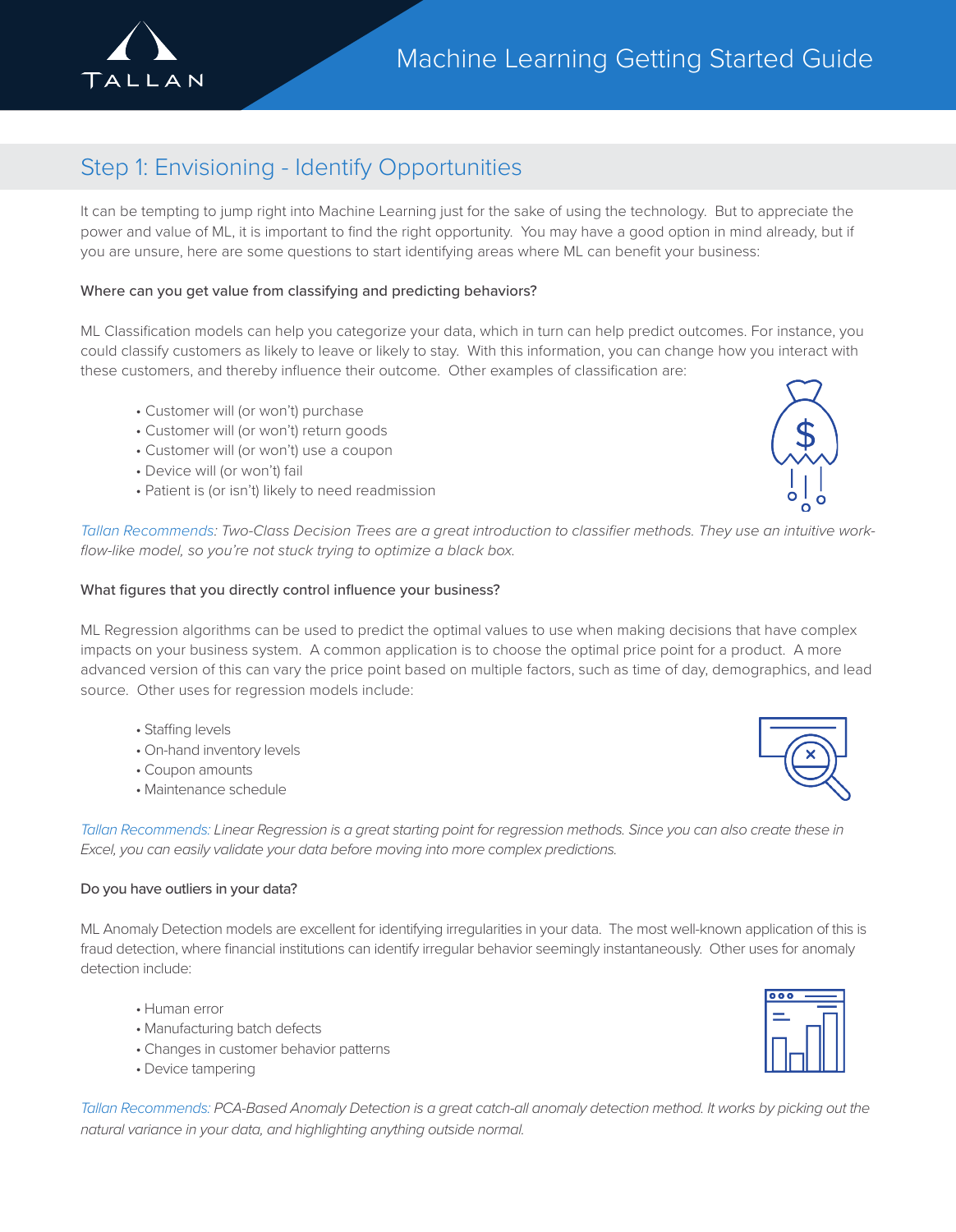

# Step 2: Define Value Hypothesis

Every business is different, so it is important to view your ML effort in terms of the value that it will provide to your particular business.

#### Document current process

Document the current process that you are interested in improving. This can be fairly high level, but should include where resources (time, money, etc.) are spent, and where value (sales, loss prevention, customer satisfaction, etc.) is gained. Identify where you believe there is room for improvement.



#### Document the expected new process

Show where and how you will improve the process using ML. Remember, this is still a hypothesis, so it's expected to be unsure whether or not you can achieve what you're attempting. This new process should include feedback loops to improve the model. Also identify any data that you feel would be important for this process, even if you don't currently have access to this data.



#### Prioritize your efforts

You will likely have multiple areas now where you expect you can improve your process. Pick one that you feel is achievable and valuable, and start with that. If you're not sure what is achievable, start with the most valuable, and re-evaluate it after step 3.

### STILL NOT SURE?

If you find that you're stuck, or unsure of how to proceed, it may be time to call an expert. Getting your project started in the right direction can be quick and inexpensive, and it will help ensure the rest of your investment is well spent.

For more information contact us at **analytics@tallan.com** or visit **tallan.com/ML**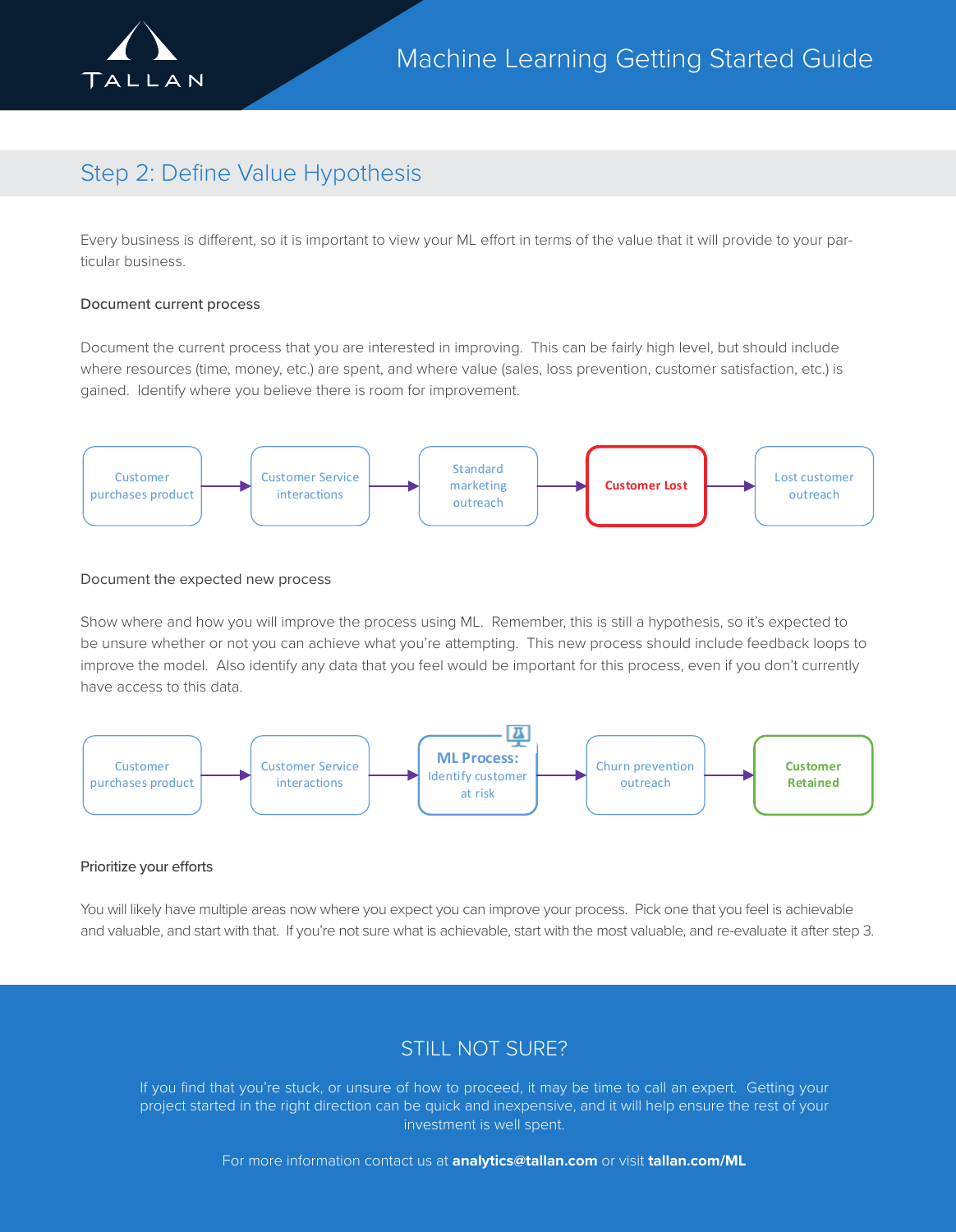

# Step 3: Collect Data

Machine learning is driven by data, so it is ideal to have good data, but more important to have enough of it so that your model can learn. The data doesn't need to be perfect; machine learning is built around the idea of dealing with larger, but less perfect, data in order to deliver a predictive solution.

#### Consider the following suggestions:

- Partially-summarized data is good; you can give yourself plenty of data points to work with, while still providing some human feedback to train the process. Keep records at the event level, but augment data with:
	- o Summary information such as purchases in past year
		- o Interval data, such as time since last purchase
		- o Combined data, such as account balance
		- o Scoring data, using existing measurement techniques
	- o Segmentation data, such as industry or profession
	- o Demographic information, such as age, gender, location, etc.

• Don't feel pressured to include everything! Often, some information just isn't helpful, or isn't as helpful as a related piece of information. You can save some stress by keeping things trim early.

• Collect additional data from your systems, and 3rd party data sources.

You may want to also consider topics like data governance (controlling who can see certain data) and better ways to store or track your data. These may not be important topics to address right away, but these discovery stages often expose other things you may wish to improve. Some things to consider:

- New regulations require you to be very careful where and how your data is stored
- Take the opportunity to identify data lineage and chains, and consider where used

• PII and PHI concerns may be present at some levels of granularity but not others, especially as disparate data is being combined.

| <br> |
|------|
| <br> |
| <br> |

Valuable information is all around you. Every interaction with customers, partners, and employees can yield valuable data. Much of this information is regulated, but can still be used if properly stored and shared. Tallan offers custom development services to assist you in responsibly collecting, storing, integrating, and using this information.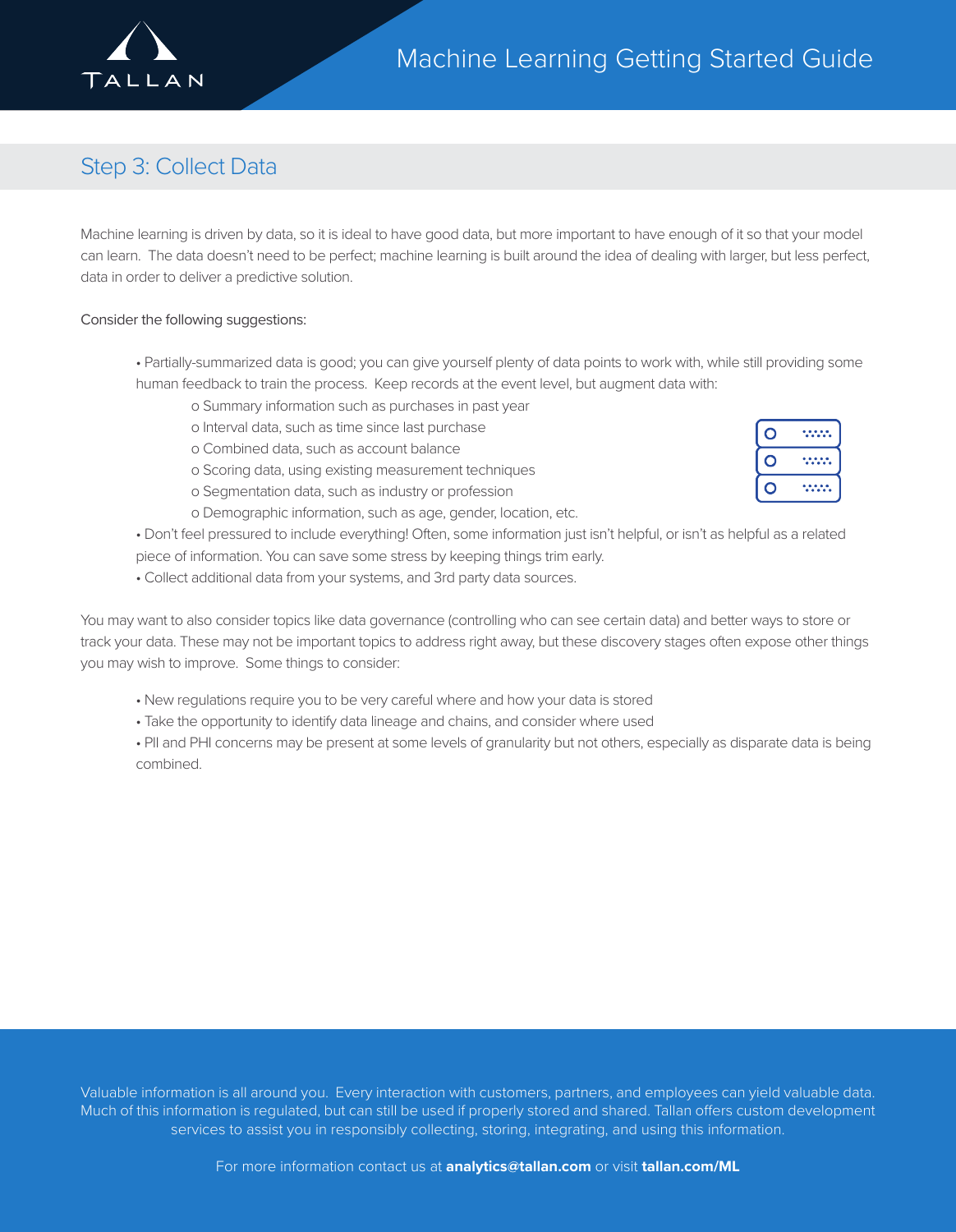

# Step 4: Test your Hypothesis

Now is where the real fun starts! To test whether you can use ML as predicted, you will create a model and train it with your data. This is easy and fast to do with today's toolsets.

#### Pick a Platform

First, you'll need a tool to actually implement your experimental machine learning models. There are many out there, but we recommend starting with Azure ML Studio. This platform has a simple user interface, support for models of various complexity, and is free to try. For this section, we will assume you are using Azure ML Studio, but most platforms operate in a similar way. If you are new to Azure ML Studio, we suggest watching the 'Experiment Tutorial' to get started



#### Create Your Experiment

Now that you've gotten your platform, you'll likely need to explore some of that platform's resources for training and basic use. However, they should all have steps similar to these:

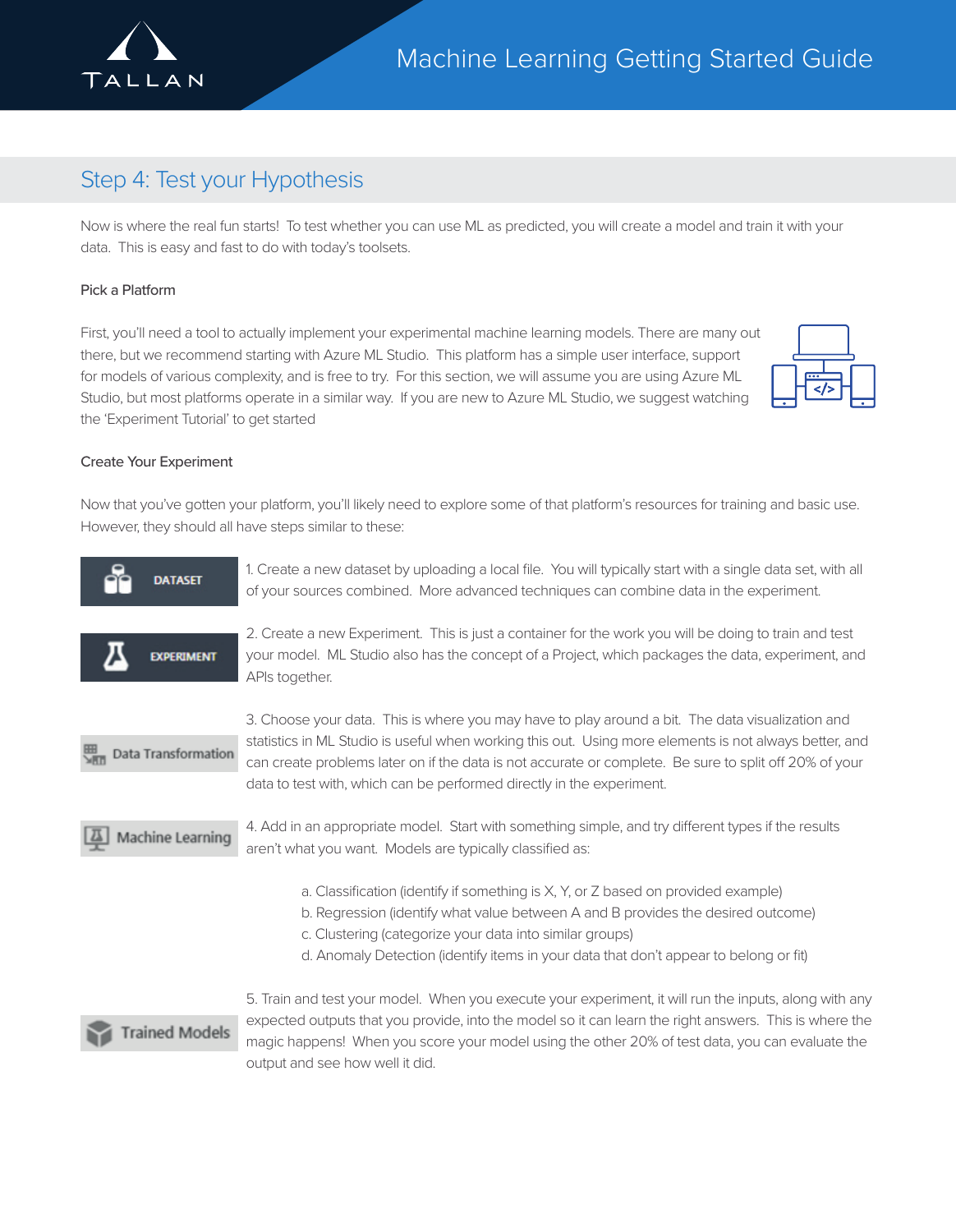

#### Refine Your Experiment

Review the output of the model test. ML Studio has a nice visualization page, which tells you how well the test data did when run through your model. Remember that machine learning is not meant to be perfect, but rather just to be close. If the first attempt didn't give you quite what you'd hoped, there are some simple things you can refactor to get right back on track:

First, try variations on the model type that you've picked. Each model has its own way of learning the information that you are giving it, and some fit better with certain types of data. Your data may have a quirk or distribution that fits better in a different model.

Second, once you have a good model, you can tune it to get a little better. Certain algorithms, for instance, can have settings that limit their complexity. Research how your model can be adjusted, and try making some educated changes.

Finally, if you are still not getting the results you expect, double-check that your data doesn't have serious quality issues in it. If you can't find anything, it may be time to ask an expert to help you get your ML project back on track.

## Step 5: Review the Predicted Benefit

Once you have the ML model working as you expected, you should take a step back and ensure that these changes will still provide the business value that you expected. Sometimes the accuracy of the model is not enough to get the business impact that you want, or perhaps the way the data is clustered doesn't add the value you had hoped. Now is the time to find that out.

The most straightforward way to do this is to use a sample set of historical data. Run the data through your ML model to see what the outcome is, and look at individual interactions to see how they will be impacted. You will likely need to consider this in the context of your new business process, which is driven by ML. But at this point you don't need to actually go through the entire process.

If you are satisfied that you are now seeing the results that you had hoped for, you can move on to testing with live data. Otherwise, you should go back to step 4 with your new information and try a different type of model or set of attributes.

### Step 6: Test the New Business Process

Before you invest in putting your new business process into production, you want to be sure that the final outcome will produce the value that you expect. In most cases you will need to include live data and actually act on it. The process at this point is usually partially manual, as you haven't fully integrated it into your business process yet.

One easy way to get the data into an actionable format is to use a web API to connect with Excel. This allows you to quickly combine your data from a reporting system with the intelligence from the ML model. An example of this would be to combine customer data with the output of an ML model predicting customer churn. You could then act on a subset of this group to see if your action influences them to stay.

This example shows why it is advantageous to use slightly aggregated and denormalized data for your model when starting off. It would be much more difficult to test with a complex and atomic data set.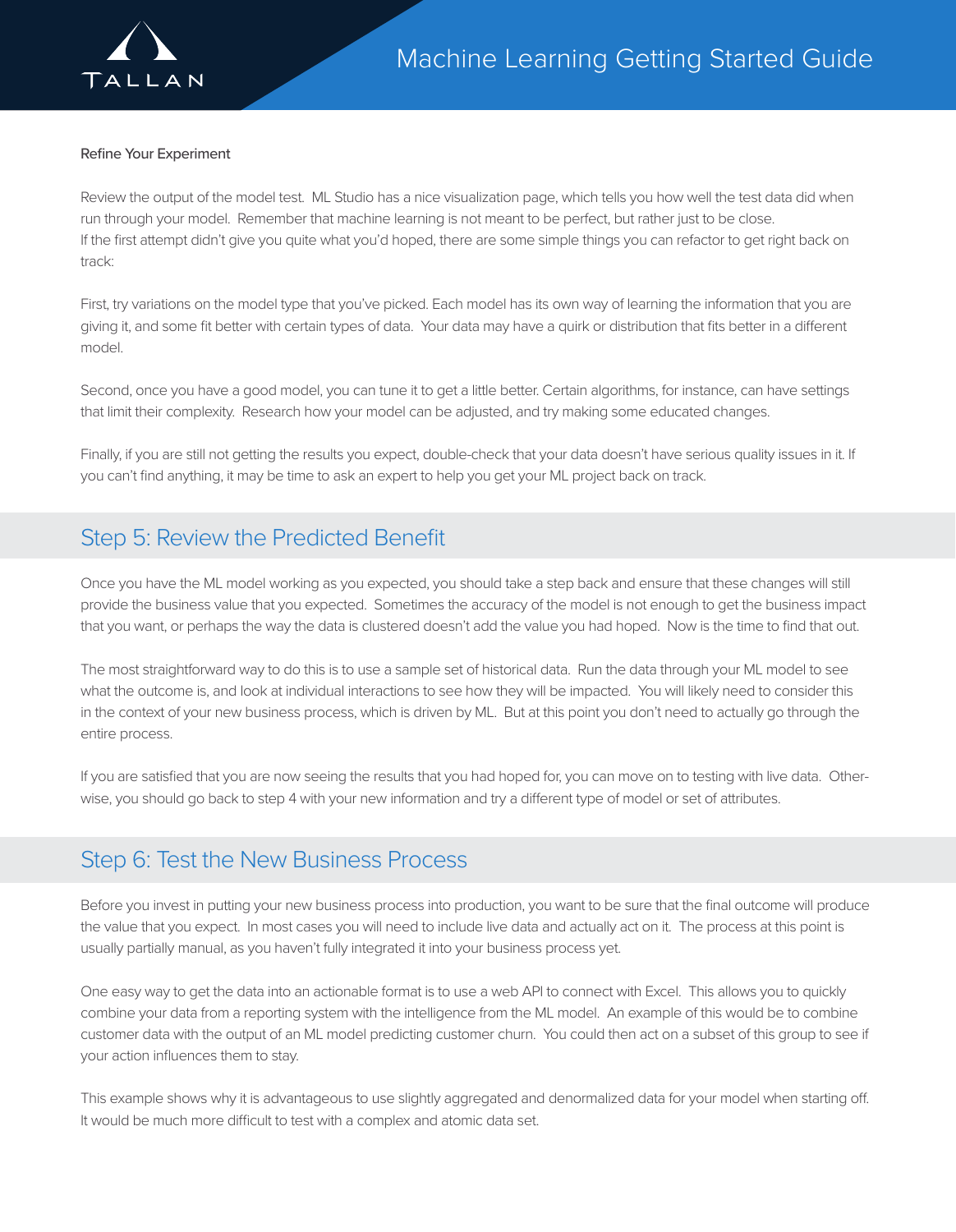## Step 7: Integrate into Business

If your test in Step 6 proves the business process works as you expected, you can now take the step of fully integrating into your standard business process. This will be highly dependent on what your process changes are, and will likely include custom software development.

Some good examples of integrating ML into your business process include:

- 1. Exposing customer categorizations or risk in real time during customer service calls
- 2. Changing automated marketing processes or target audiences
- 3. Optimizing inventory levels and ordering amounts
- 4. Providing personalized offers to customers currently engaged on your site

Each of these scenarios will likely require modifications to your daily use systems. Once you have proven the value out, you can make a well informed decision as to whether that integration is worth the cost. It is important to understand the costs as well as the benefits of the full ML solution.

Once you have integrated the improvement into your business process, or determined that the cost is not worth the potential benefit, you can return to step 2, and review your list of priorities. After a few ML initiatives, be sure to go back to step 1, and rethink your envisioning from a new perspective.

# **Conclusions**

We hope this guide has helped you get started on your journey to improve your business using Machine Learning. The variety of new tools make ML accessible and affordable to every company now, but it can still be overwhelming to get going down the right path. If you get stuck at any point, reach out to an expert and get your project back on track. But most importantly, don't give up, and don't be afraid to fail on a specific path or experiment. Your information holds vast amounts of value for your company, and it's worth putting in the effort to get it.

## About Tallan

Tallan has been in the business of helping companies better leverage their data since 1985. Our rapid envisioning team can get you started in days, and our data platform team can guide you in every detail. When ready to deploy, Tallan has expertise in customizing your existing business applications to support the new business process, even if those applications are customized or home grown.



#### Experience Talent-Driven Innovation

Founded in 1985, Tallan provides technology and business process consulting services to enterprise and mid-sized companies, as well as government entities, with a focus on Custom Development, Portals and Collaboration, Business Intelligence, Application Integration, Mobile Platforms, User Experience, Ecommerce, Web Development, and Cloud Services.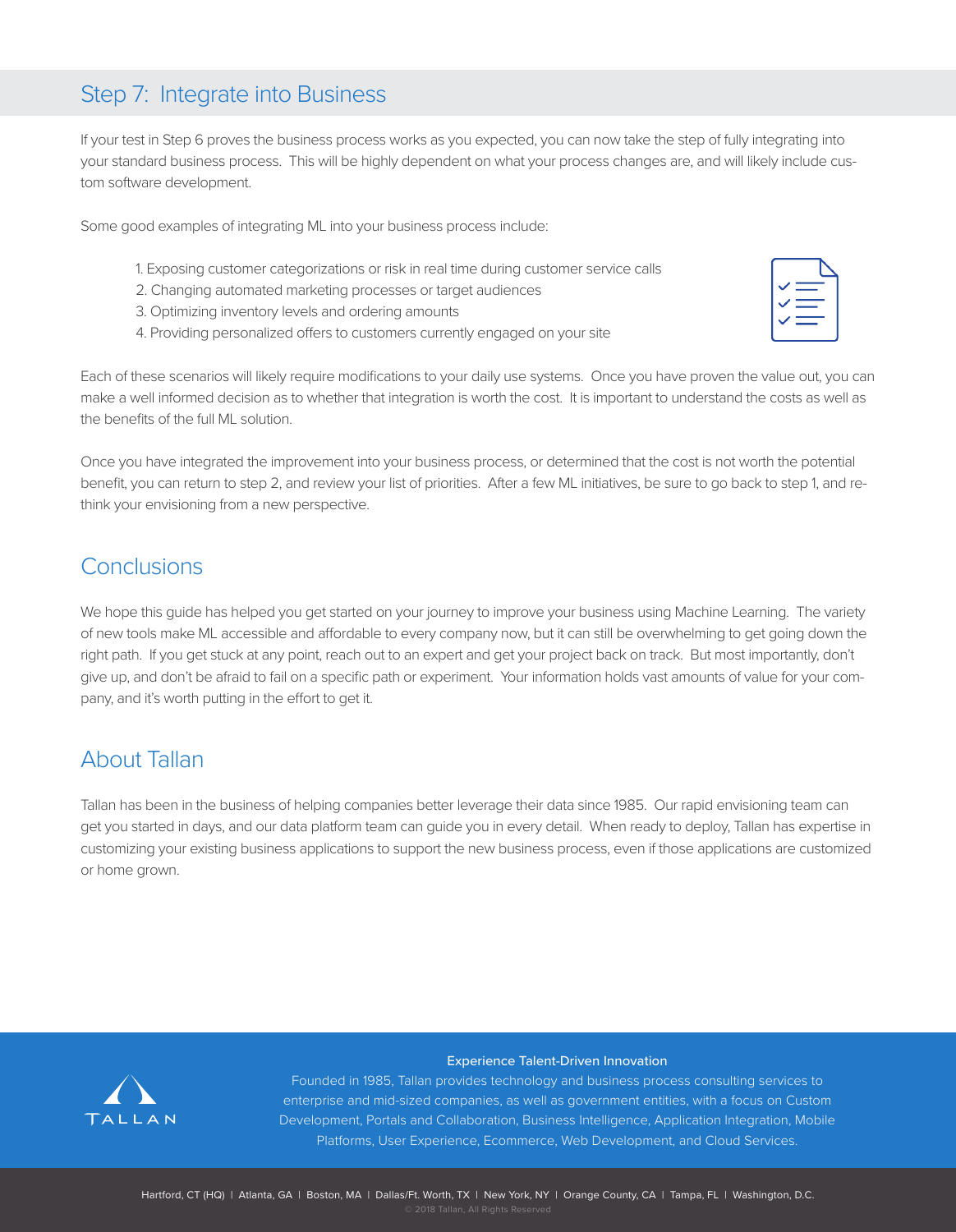

### 1. Envisioning Session

Opportunities Example: Predict when customers are likely to leave.

2. Define Value Hypothesis Example: "Win back our valued customers before they even know they plan to leave!"

Current Process Example: Ineffective marketing campaigns targeted exclusively towards new customers

Future Process Example: Focus on customer retention, and specifically customers that are likely to leave, to minimize churn by 10% and increase top-line revenue by at least 20%.

### 3. Collect Data

Example Sources:

Transactional System (purchase history, geographic/demographic info) Customer Service Platform (# returns, # calls, resolution satisfaction) Website (# visits, product reviews, loyalty program) Social Media (follow, # liked posts, sentiment of comments)

### 4. Test Your Hypothesis

| Platform               |  |
|------------------------|--|
| Dataset                |  |
| <b>Experiment Name</b> |  |
| Features               |  |
| Model Type             |  |
| Testing Outcome        |  |